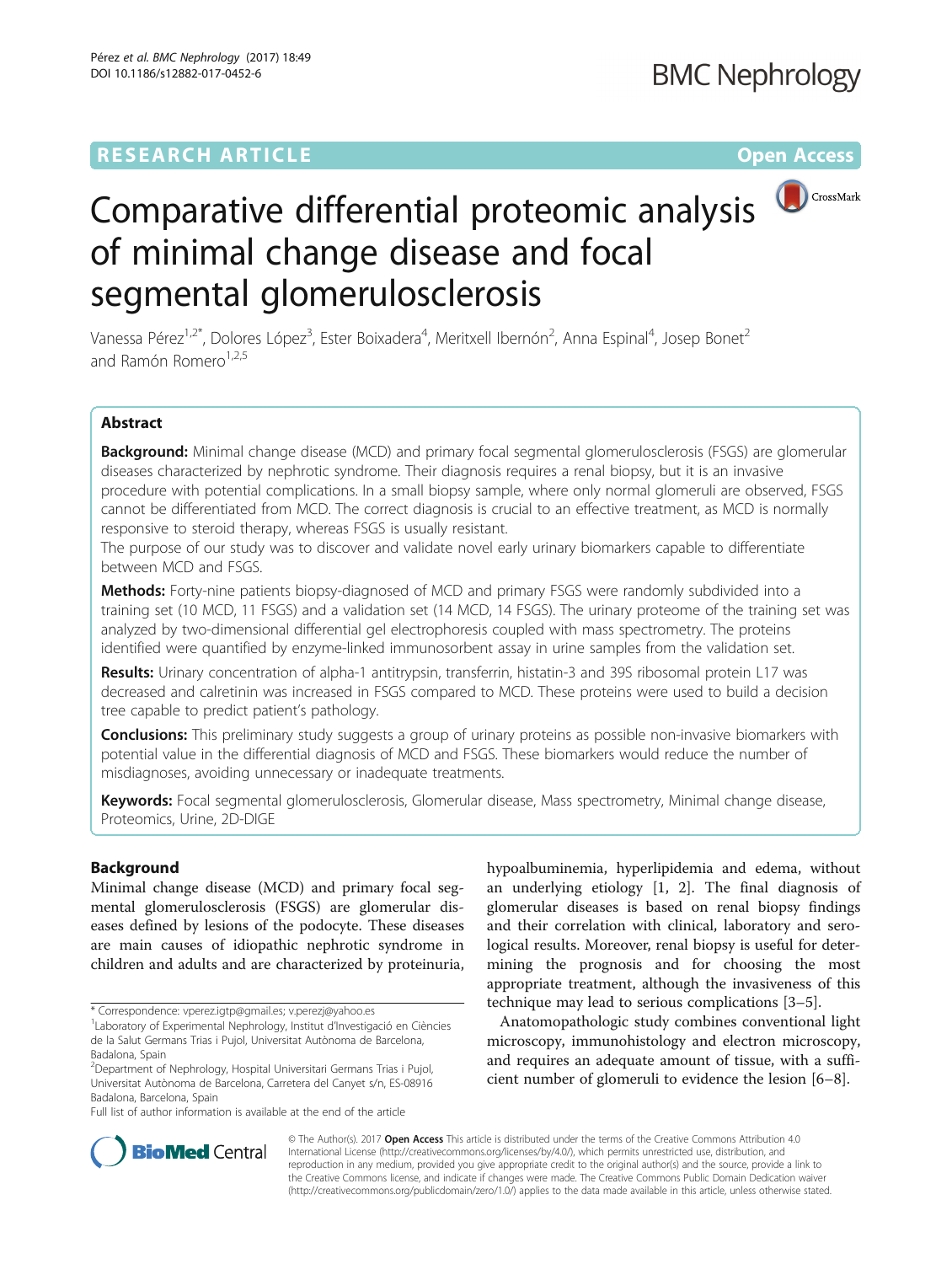Light microscopy shows normal glomeruli in MCD and segmental scarring in some, but not all, glomeruli in FSGS. In both entities, electron microscopy typically demonstrates specific ultrastructural findings of diffuse effacement of podocytes' foot processes in the absence of electron-dense deposits [\[9](#page-8-0), [10](#page-8-0)]. Due to the focal nature of FSGS, it is complicated to identify this lesion if no affected glomeruli are sampled in the biopsy, and a misdiagnosis of these patients as MCD may occur [\[8](#page-8-0)]. The correct diagnosis is crucial to an effective treatment, as MCD is typically responsive to steroid therapy with excellent long-term prognosis, whereas FSGS is usually resistant to steroid therapy and has progressive glomerular filtration rate loss [\[11, 12\]](#page-8-0). Consequently, the different therapy approach and the toxicity of steroids make it especially important to differentiate between these disorders.

During the last decades, major technological advances in the field of proteomics have greatly encouraged the search for diagnostic biomarkers of diseases in biological fluids, because extracellular proteins provide valuable information on the physiological state of the entire organism and of specific organs. For this purpose, twodimensional gel electrophoresis coupled with mass spectrometry (MS) is a commonly used approach. Recently, two-dimensional differential gel electrophoresis (2D-DIGE) has emerged, in which various protein sources are fluorescently labeled, mixed, and run simultaneously on the same polyacrylamide gel. This methodology allow the separation and quantitative analysis of two or more different protein samples within the same gel, reducing gel to gel variation and overcoming the reproducibility and sensitivity limitations of the traditional two-dimensional gel electrophoresis [[13](#page-8-0)].

Among the different biological fluids, urine has the advantage of being obtained easily and non-invasively, in large amounts, and at minimum cost. In addition, urine contains proteins from plasma and from the kidneys, reflecting both systemic and renal physiology. Several studies have been conducted to identify urinary biomarkers of kidney diseases [[14](#page-8-0)–[18\]](#page-8-0).

In this study, the urinary proteome of a group of MCD and FSGS biopsy-diagnosed patients was compared aiming to find out candidate biomarkers capable to differentiate between these glomerular diseases.

#### Methods

#### Patients

In the period between January 2007 and December 2013, 49 patients biopsy-diagnosed of MCD  $(n = 24)$  and primary FSGS ( $n = 25$ ) were included in this prospective study. Inclusion criteria were: i) Caucasian race, ii) >18 years old, iii) diagnosis achieved by renal biopsy during the initial nephrotic syndrome presentation and before starting any pharmacological therapy (steroids, immunosuppressant

drugs, angiotensin converting enzyme inhibitors, angiotensin receptor blockers, etc.), iv) stable renal function (follow-up two years after diagnosis). Clinical or pathological features indicating a secondary cause such as autoimmune diseases, infections, cancer or exposure to nephrotoxic drugs were excluded.

Urine and blood samples were collected the same day of renal biopsy, prior to performing it. All samples were processed identically.

The Research Ethics Committee of the Germans Trias i Pujol Hospital approved the study protocol and all patients gave their written informed consent to participate.

#### Study design

MCD and FSGS patients were randomly subdivided into a training set (10 MCD, 11 FSGS) used to perform the 2D-DIGE analysis, and a validation set (14 MCD, 14 FSGS) used to validate the results.

#### Renal biopsy

Patients' histological diagnosis was achieved by a percutaneous renal biopsy.

Biopsies were performed using a Bard Monopty Disposable Core Biopsy Instrument (Bard Biopsy Systems, Tempe, AZ, USA) under ultrasound guidance and routinely processed for light microscopy, immunofluorescence, and electron microscopy examination according to established protocols and image analysis techniques. Light microscopy sections were stained hematoxylin and eosin, periodic acid Schiff, silver methenamine, Masson's trichrome and Congo red. Immunofluorescence was performed by incubating cryostat sections with polyclonal fluorescein isothiocyanateconjugated secondary antibodies against IgG, IgM, IgA, C3, C1q, C4, kappa, lambda and fibrinogen (Dako, Glostrup, Denmark). Tissue samples for electron microscopy were processed according to established techniques. Briefly, samples were fixed in 2% glutaraldehyde in phosphate buffer, post-fixed in 1% osmium tetroxide and embedded in epon epoxy resin. Ultrathin sections were stained with uranyl acetate and lead citrate.

#### Anthropometric and biochemical parameters

Body surface area was calculated according to Dubois method [\[19\]](#page-8-0). Serum creatinine levels were determined using a modified Jaffe kinetic reaction (Roche Diagnostics, Basel, Switzerland). All patients underwent a complete haematological study that included serum glucose (hexokinase method) and serum protein (biuret method). Twenty-four hour proteinuria was measured spectrophotometrically on a Cobas u711 analyzer (Roche Diagnostics) according to the manufacturer's instructions.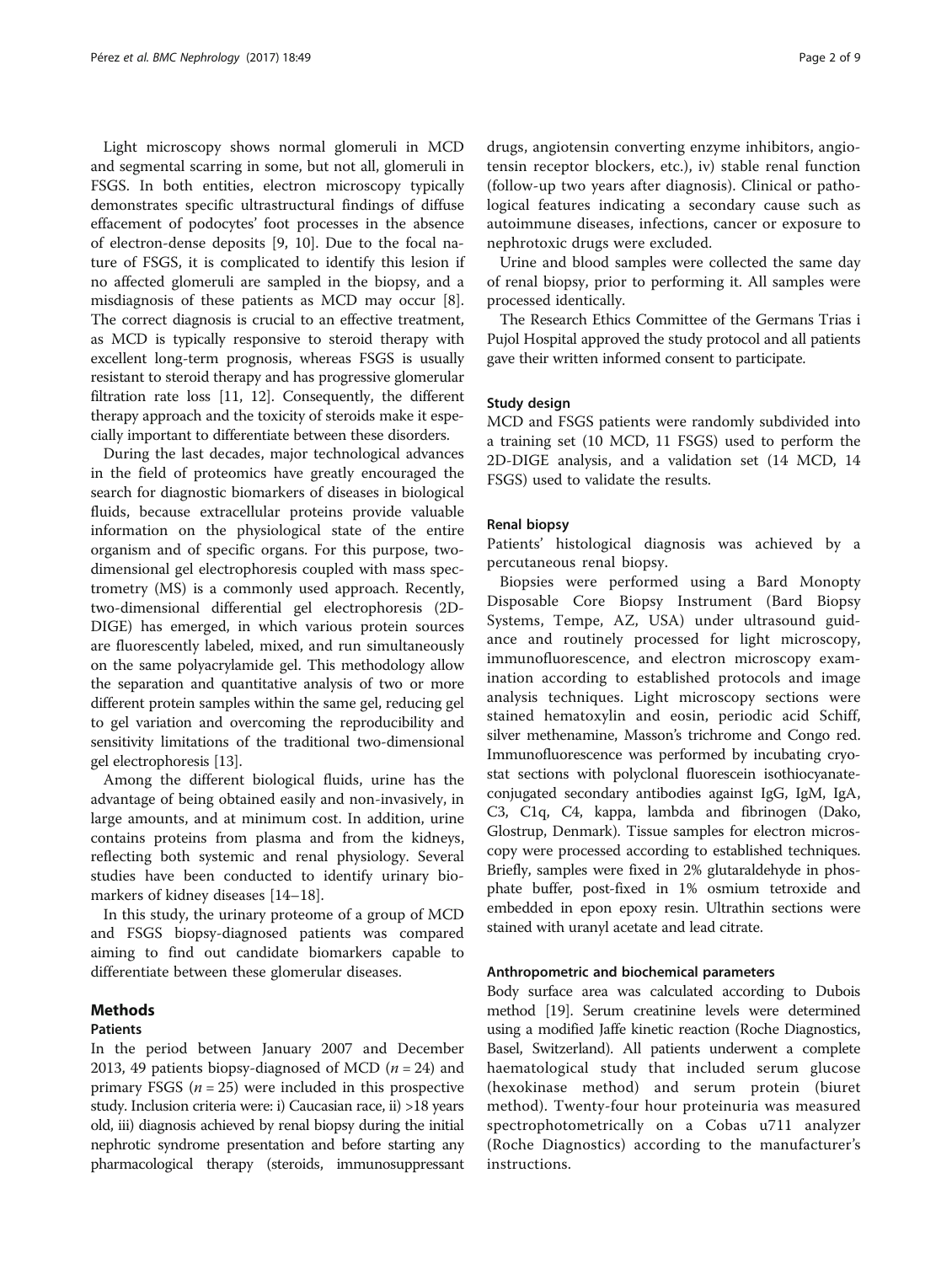### <span id="page-2-0"></span>Urine collection

A first morning void was collected from all patients into a sterile plastic tube and immediately centrifuged at 2,100 g for 30 min at 4 °C to remove cell debris and particulate matter. The supernatant was recovered, adjusted to neutral pH with 1 M  $NH_4HCO_3$ , aliquoted, and immediately frozen at −80 °C until further analysis.

#### Sample labeling and two-dimensional gel electrophoresis

The subset of samples from the training set were pooled together (10 MCD in sample #1 and 11 FSGS in sample #2), adding an equal amount of protein from each patient (500 μg). Total protein concentration was assessed with the Quick Start Bradford protein assay kit (Bio-Rad Laboratories, Hercules, CA, USA) according to manufacturer instructions.

Pooled samples were centrifuged at 10,000 g for 10 min and the supernatant was precipitated by 2DE-CleanUp (GE Helthcare Life Science, Piscataway, NJ, USA). The pellets were resuspended in 100 μl of lysis buffer (8 M Urea, 2.5% CHAPS, 2% ASB-14 and 30 mM Tris–HCl, pH 8.5).

To compare the urine proteomes of both glomerular entities, 75 μg of sample #1 and 75 μg of sample #2 were labeled with different CyDye fluorofors (Cy2 for a pool of both samples, Cy3 for sample #1 and Cy5 for sample #2) before the two-dimensional polyacrylamide gel electrophoresis (2D-PAGE). Each sample was labeled with 8 pmol of CyDye per μg of protein and incubated on ice for 30 min in the dark. The labelling reaction was quenched by adding 1 μl of 10 mM lysine and incubated on ice for 10 min in the dark, according to manufacturer's instructions (GE Healthcare Life Science).

2D-PAGE with immobilized pH gradient was carried out according to Görg et al. [[20](#page-8-0)]. The labelled samples #1 and #2 were mixed together and then run in the firstdimension by isoelectric focusing (IEF), using the cuploading method, onto previously rehydrated 24 cm IPG drystrips (GE Healthcare Life Science) with immobilized linear 3–10 pH gradient. IEF was performed at 300 V for 1 h, followed by 3 gradient steps (1000 V for 30 min, 5000 V for 80 min, and 8000 V for 30 min) and finally 8000 V for 2 h. On completion of the IEF, the strips were equilibrated and proteins separated on the seconddimension on a 12% polyacrylamide gel. The electrophoresis was performed at 14 °C until the front of fast migrating ions reached the bottom of the gel. The analytical gels were run in triplicate.

Fluorescence images of the gels were acquired on a Typhoon 9400 scanner (GE Healthcare Life Science) at appropriate wavelengths for Cy3 and Cy5 dyes, and at a resolution of 100 μm. Digitalized images were evaluated using SameSpots v4.0 software (TotalLab Ltd., Newcastle, UK).

## Spot picking and mass spectrometric protein identification

Preparatory 2D-PAGE gels were run to be visualized by colloidal Coomassie staining. Stained gels were scanned with Typhoon scanner and resulting images were matched and aligned with the previous Cy3 and Cy5 fluorescence images. Those spots whose protein abundance was increased or decreased more than 1.5-fold were listed for being identified by matrix-assisted laser desorption/ionization time of flight (MALDI-TOF) peptide mass fingerprinting. The spots of interest were excised from the polyacrylamide gel, destained, and digested with 30 ng of sequencing grade trypsin (Promega, Madison, WI, USA) for 4 h at 37 °C. Peptides were eluted by centrifugation with 40  $\mu$ l of acetonitrile:H<sub>2</sub>O (1:1) and 0.2% trifluoroacetic acid.

For MS analysis, the samples were prepared by mixing 0.5 μl of sample with the same volume of a solution of alpha-cyano-4-hydroxycinnamic acid matrix (10 mg/ml

Table 1 Demographic and clinical characteristics of the study population

|                                     | Training Set          |                     |      | Validation Set      |                     |       | $P_{T-V}$  |      |
|-------------------------------------|-----------------------|---------------------|------|---------------------|---------------------|-------|------------|------|
|                                     | <b>MCD</b>            | <b>FSGS</b>         | P    | <b>MCD</b>          | <b>FSGS</b>         | P     | <b>MCD</b> | FSGS |
| No. of subjects                     | 10                    | 11                  |      | 14                  | 14                  |       |            |      |
| Age (years)                         | $39.5(28.0 - 68.0)$   | $57.0(31.0 - 71.0)$ | 0.57 | $55.5(30.0 - 72.0)$ | $54.5(36.0 - 59.0)$ | 0.45  | 0.32       | 0.85 |
| Female/male ratio                   | 3/7                   | 5/6                 | 0.47 | 6/8                 | 2/12                | 0.09  | 0.52       | 0.08 |
| Body mass index ( $\text{kg/m}^2$ ) | $27.3(21.9 - 33.8)$   | $25.5(24.0 - 26.6)$ | 0.68 | $29.4(24.2 - 30.6)$ | $26.3(25.1 - 28.4)$ | 0.63  | 0.76       | 0.41 |
| Body surface area                   | $1.7(1.7 - 1.9)$      | $1.8(1.6 - 1.8)$    | 0.83 | $1.8(1.6 - 1.9)$    | $1.9(1.8 - 2.0)$    | 0.35  | 0.52       | 0.11 |
| Serum glucose (mg/dl)               | $91(81-101)$          | 88 (83-97)          | 0.89 | 84 (81-94)          | 94 (87-97)          | 0.19  | 0.44       | 0.67 |
| Serum protein (g/dl)                | $4.4$ (3.7 $-4.7$ )   | $5.0(4.1 - 6.2)$    | 0.09 | $4.7(4.1 - 4.9)$    | $6.1(4.5 - 6.3)$    | 0.05  | 0.29       | 0.56 |
| Serum creatinine (mg/dl)            | $0.9(0.8 - 1.0)$      | $1.2(0.9 - 1.2)$    | 0.12 | $0.9(0.8 - 1.3)$    | $1.3(0.9 - 1.8)$    | 0.24  | 0.64       | 0.62 |
| Proteinuria (g/24 h)                | $10.6$ $(2.3 - 12.2)$ | $3.5(2.5 - 7.4)$    | 0.29 | $9.7(5.9 - 15.0)$   | $3.4(1.7 - 4.5)$    | 0.004 | 0.52       | 0.64 |

Data are shown as median (interquartile range)

Differences between groups were tested using the non-parametric Kruskall Wallis test.  $P_{T-V}$  shows P value between training and validation set.  $P < 0.05$  was considered significant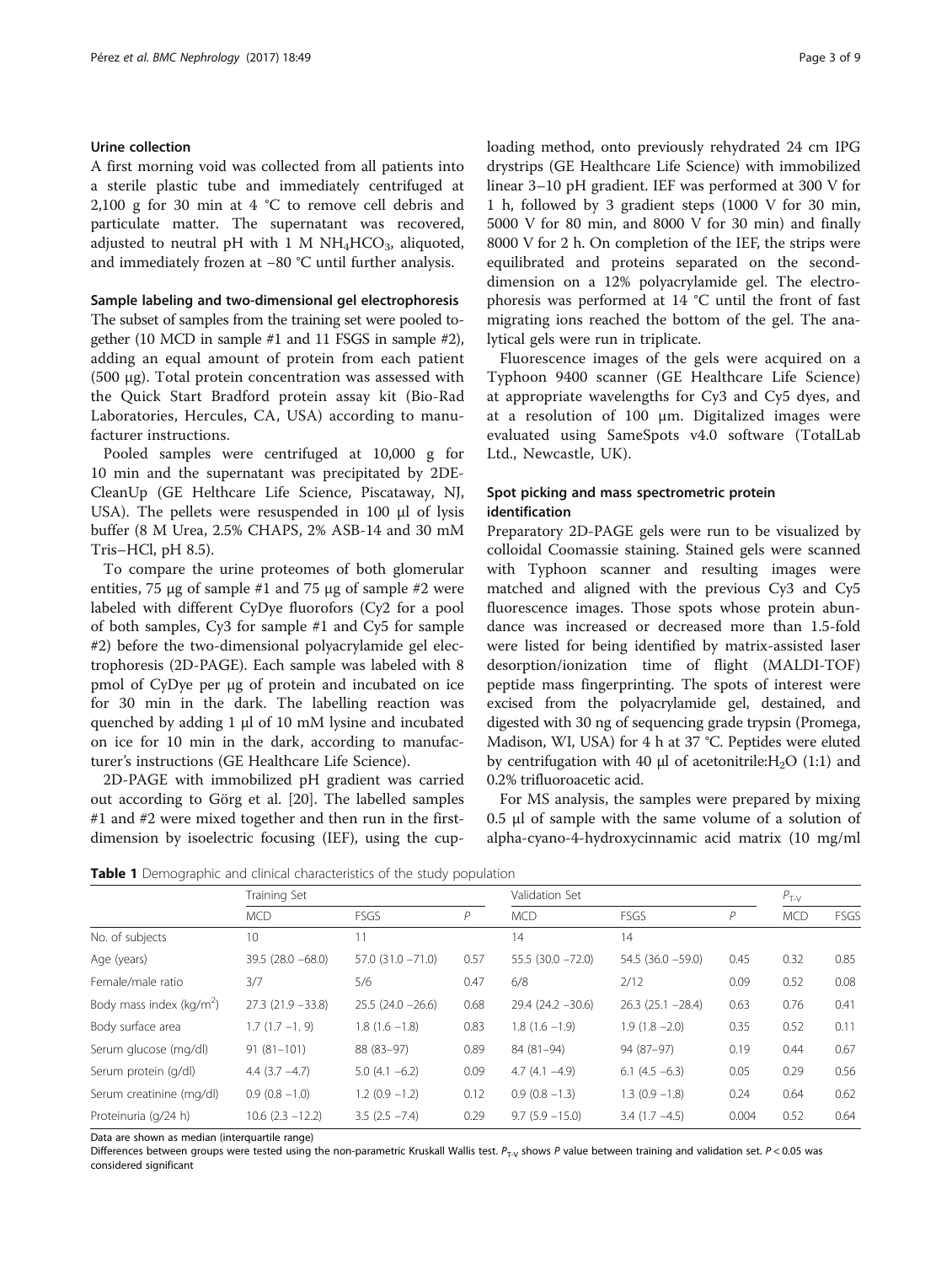<span id="page-3-0"></span>in 30% acetonitrile, 60% water, and 0.1% trifluoroacetic acid) and were spotted onto a ground steel plate (Bruker Daltonics, Bremen, Germany) and allowed to air-dry. MS spectra were recorded in the positive ion mode on an ultrafleXtreme time-of-flight instrument (Bruker Daltonics). Ion acceleration was set to 25 kV. All mass spectra were externally calibrated using a standard peptide mixture (Bruker Daltonics).

Protein identifications were carried out by Mascot search engine (Matrix Science, Boston, MA, USA), against the NCBInr protein database with the following

parameters: 3 maximum missed trypsin cleavages, cysteine carbamidomethylation and methionine oxidation as variable modifications and 50 ppm tolerance.

### Enzyme-linked Immunosorbent assay (ELISA)

The concentration of the proteins identified was assessed using commercially available ELISA kits (Additional file [1](#page-7-0)) according to manufacturer's instructions. Each sample was assayed in duplicate. Absorbance optical density values were read fluorometrically at 450 nm on a Varioskan Flash spectral scanning reader (Thermo

Table 2 List of proteins identified in urine from training set using peptide mass fingerprinting

| # Spot <sup>a</sup> |         |          |      |      | P-value MCD FSGS Fold <sup>b</sup> Trend <sup>c</sup> | Protein name                                                  | Gene name         | UniProt<br>accession no. <sup>d</sup> | Seq. Cov. (%) | Matched<br>peptides | <b>MASCOT</b><br>Score |
|---------------------|---------|----------|------|------|-------------------------------------------------------|---------------------------------------------------------------|-------------------|---------------------------------------|---------------|---------------------|------------------------|
| 1,064               | 0.004   | 0.39     | 1.67 | 4.3  | Down                                                  | Branched-chain-amino-acid<br>aminotransferase, mithocondrial  | BCAT2             | O15382                                | 19.9          | 5                   | 42.4                   |
| 1,070               | 0.004   | 0.18     | 2.04 | 11.5 | Down                                                  | Nuclear inhibitor of protein<br>phosphatase I                 | PPP1R8            | Q12972                                | 28.2          | $\overline{7}$      | 48.4                   |
| 1,334               | < 0.001 | 1.79     | 0.44 | 4.1  | Up                                                    | Alpha-1-antitrypsin                                           | SERPINA1          | P01009                                | 21.3          | 6                   | 44.6                   |
|                     |         |          |      |      |                                                       | Platelet-activating factor receptor                           | <b>PTAFR</b>      | P25105                                | 17.3          | 5                   | 46.5                   |
|                     |         | Cyclin-Y |      |      | <b>CCNY</b>                                           | Q8ND76                                                        | 32.6              | $\overline{7}$                        | 49.8          |                     |                        |
| 1,352               | < 0.001 | 1.79     | 0.43 | 4.2  | Up                                                    | Alpha-1-antitrypsin                                           | SERPINA1          | P01009                                | 49.3          | 13                  | 51.7                   |
| 1,354               | < 0.001 | 1.77     | 0.40 | 4.5  | Up                                                    | Alpha-1-antitrypsin                                           | SERPINA1          | P01009                                | 49.3          | 18                  | 86.3                   |
|                     |         |          |      |      |                                                       | Transmembrane channel-like<br>protein 1                       | TMC1              | Q8TDI8                                | 23.9          | 15                  | 33.4                   |
| 1,356               | < 0.001 | 1.85     | 0.38 | 4.8  | Up                                                    | Transcription elongation factor 1<br>homolog                  | ELOF1             | P60002                                | 51.8          | $\overline{7}$      | 36.2                   |
| 1,363               | < 0.001 | 1.51     | 0.59 | 2.6  | Up                                                    | Transferrin                                                   | TF                | P02787                                | 24.5          | 12                  | 64.9                   |
| 1,392               | 0.01    | 0.31     | 1.57 | 5.1  | Down                                                  | Serum albumin                                                 | ALB               | P02768                                | 28.1          | 16                  | 58.6                   |
|                     |         |          |      |      |                                                       | Leucine-rich repeat-containing<br>protein C10orf11            | c10orf11          | Q9H2I8                                | 36.9          | 6                   | 41.6                   |
| 1,400               | 0.005   | 2.18     | 0.38 | 5.7  | Up                                                    | Serum albumin                                                 | ALB               | P02768                                | 39.4          | 21                  | 85.1                   |
| 1,408               | 0.006   | 2.17     | 0.49 | 4.4  | Up                                                    | Serum albumin                                                 | ALB               | P02768                                | 53.2          | 31                  | 92.1                   |
| 1,458               | 0.002   | 0.28     | 1.69 | 6.1  | Down                                                  | PEST proteolytic signal-containing<br>nuclear protein         | <b>PCNP</b>       | Q8WW12                                | 51.7          | 5                   | 38.6                   |
|                     |         |          |      |      |                                                       | Branched-chain -amino-acid<br>aminotransferase, mithocondrial | BCAT2             | O15382                                | 19.9          | 5                   | 42.4                   |
| 1,460               | < 0.001 | 0.25     | 1.72 | - 7  | Down                                                  | Leucine-rich repeat-containing<br>protein C10orf11            | c10orf11          | Q9H2I8                                | 36            | 9                   | 32.7                   |
|                     |         |          |      |      |                                                       | Calretinin                                                    | CALB <sub>2</sub> | P22676                                | 32.1          | $\overline{7}$      | 27.9                   |
| 1,468               | < 0.001 | 2.22     | 0.71 | 3.1  | Up                                                    | Serum albumin                                                 | ALB               | P02768                                | 24.8          | 21                  | 80.2                   |
|                     |         |          |      |      |                                                       | 39S Ribosomal protein L17,<br>mithocondrial                   | MRPL17            | Q9NRX2                                | 62.9          | 9                   | 40                     |
|                     |         |          |      |      |                                                       | Humanin-like protein 6                                        | HN <sub>6</sub>   | POCJ73                                | 100           | $\overline{7}$      | 64.1                   |
| 1,469               | < 0.001 | 2.98     | 0.68 | 4.4  | Up                                                    | Serum albumin                                                 | ALB               | P02768                                | 28.2          | 25                  | 56.6                   |
|                     |         |          |      |      |                                                       | Histatin-3                                                    | HTN3              | P15516                                | 68.6          | $\overline{4}$      | 36.7                   |
| 7,740               | < 0.001 | 1.27     | 0.49 | 2.6  | Up                                                    | Zinc-alpha-2-glycoprotein                                     | AZGP1             | P25311                                |               |                     | 155                    |
| 7,810               | < 0.001 | 1.27     | 0.49 | 2.6  | Up                                                    | Zinc-alpha-2-glycoprotein                                     | AZGP1             | P25311                                | 28.9          | 10                  | 61.9                   |

<sup>a</sup>Spot number generated by SameSpots image analysis software, referencing the spots shown on Additional file [2](#page-7-0)<br>Paatie of protein expression between MCD and ESGS

**bRatio of protein expression between MCD and FSGS** 

Up: up-regulated in MCD compared to FSGS; Down: down-regulated in MCD compared to FSGS

d Accession number from NCBInr database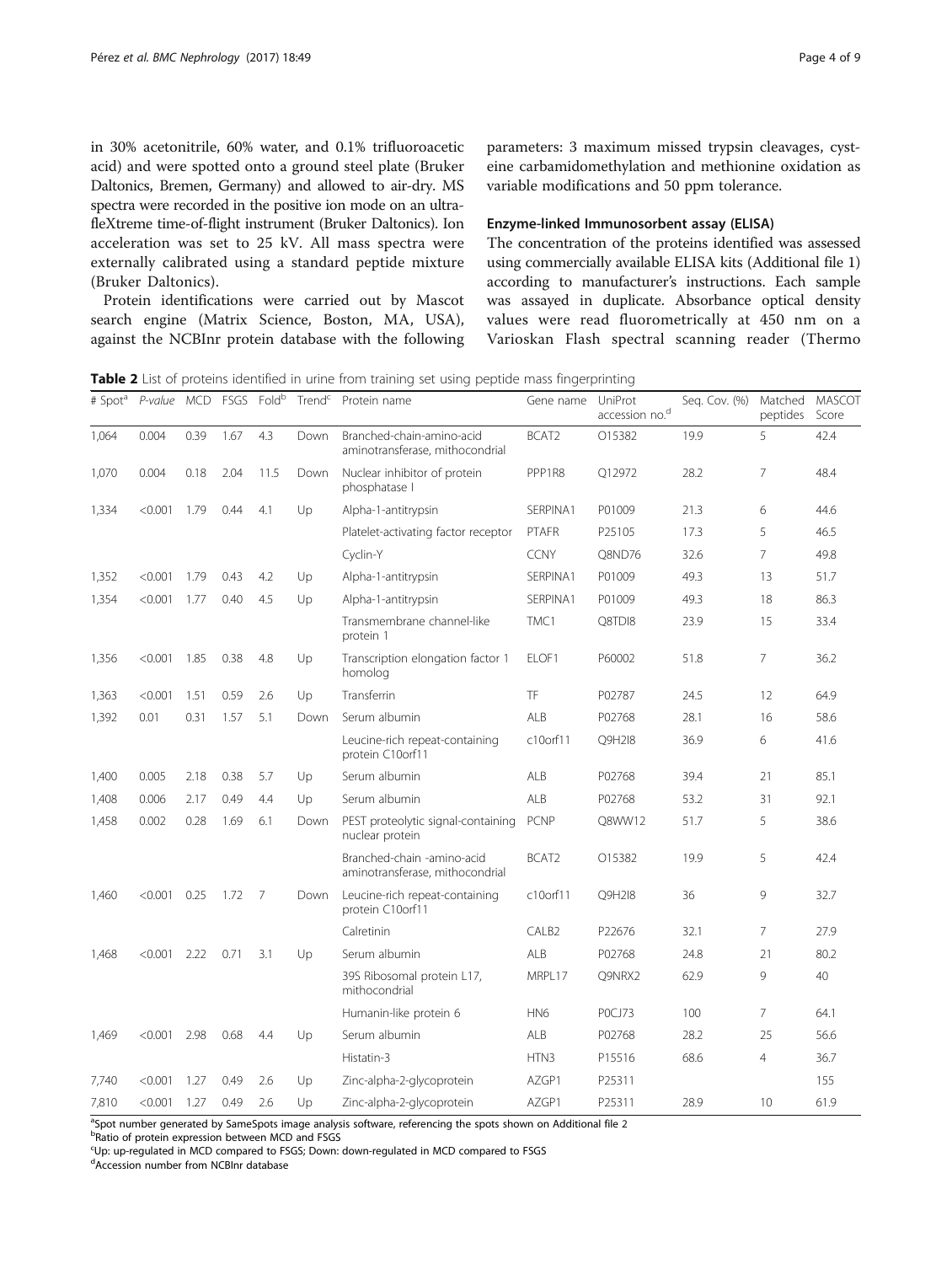Fisher Scientific, Vantaa, Finland). The measured concentrations were assessed with the SkanIt Software for Varioskan Flash (version 2.4.1) by extrapolation from a standard curve generated from the standards supplied in the kits.

#### Statistical analyses

The first step was performed using univariate and bivariate analyses. For continuous variables, expressed as median (interquartile range), groups were compared using the non-parametric Kruskal-Wallis test. For categorical variables, differences among groups were tested using Likelihood Ratio Chi-Square statistic.

A decision tree [[21](#page-8-0)] was performed to obtain the set of the most discriminative proteins between MCD and FSGS patients. Ten 5-fold cross-validations were performed aiming to validate the decision tree. In addition, for the validation of the decision tree analysis, the corresponding area under the ROC curve (AUC) was calculated.

Statistical analyses were performed with the SAS software v9.3 (SAS Institute Inc., Cary, NC, USA). Significance level was fixed at 0.05.

## Results

Demographical and clinical data of patients are presented in Table [1](#page-2-0).

Renal biopsies contained 22.36 ± 11.50 glomeruli.

#### 2D-DIGE MS

A total of 394 matched protein spots were detected in 2D-DIGE images (Additional file [2\)](#page-7-0). A total of 242 spots showed a differential abundance when comparing MCD and FSGS (ANOVA,  $P < 0.05$ ); 57.4% and 42.6% were up-regulated in MCD and FSGS, respectively.

Differentially abundant protein spots (with averagefold change > 2 and  $P < 0.01$ ) were targeted for MS analysis. The protein identification gave a total of 25 confident identifications, representing 16 proteins. Eleven of these proteins were up-regulated in MCD patients and 5 were up-regulated in FSGS patients. Table [2](#page-3-0) shows the list of the identified proteins; in cases where multiple identifications were made from the same spot, all proteins are reported.

## Validation by ELISA

The results of the validation are shown on Table 3 and Fig. [1.](#page-5-0)

Three DIGE spots, up-regulated in MCD, were identified as alpha-1-antitrypsin (AAT). The concentration of this protein was significantly higher in the urine of MCD patients.

The identification of the DIGE spot #1,334 resulted in 2 proteins, platelet-activating factor receptor (PTAFR) and cyclin-Y, in addition to AAT. By ELISA we found

Table 3 Validation results

|                    |             | N     | Urine concentration             | P     |
|--------------------|-------------|-------|---------------------------------|-------|
| AAT                | <b>MCD</b>  | 13/14 | 193.5 (102.49 –580.0) µg/ml     | 0.002 |
|                    | <b>FSGS</b> | 14/14 | 20.93 (10.45 -101.65) µg/ml     |       |
| TF                 | <b>MCD</b>  | 12/14 | 653.63 (241.27 -1,348.38) µg/ml | 0.002 |
|                    | <b>FSGS</b> | 14/14 | 129.96 (55.41 -267.10) µg/ml    |       |
| $HTN-3$            | <b>MCD</b>  | 5/14  | $0.35$ (0.32 -0.48) $\mu$ g/ml  | 0.03  |
|                    | <b>FSGS</b> | 3/14  | $0.22$ (0.17 -0.23) $\mu$ g/ml  |       |
| <b>MRPI 17</b>     | <b>MCD</b>  | 12/14 | 242.98 (174.25 -534.75) pg/ml   | 0.001 |
|                    | <b>FSGS</b> | 14/14 | 111.86 (74.90 -154.78) pg/ml    |       |
| PCNP               | <b>MCD</b>  | 14/14 | 441.67 (152.50 -503.10) pg/ml   | 0.72  |
|                    | <b>FSGS</b> | 12/14 | 348.55 (216.25 - 437.70) pg/ml  |       |
| CAI B <sub>2</sub> | <b>MCD</b>  | 14/14 | 3.52 (2.88 -4.40) pg/ml         | 0.002 |
|                    | <b>FSGS</b> | 14/14 | 6.98 (4.29 -8.65) pg/ml         |       |
| <b>CCNY</b>        | <b>MCD</b>  | 12/14 | 87.60 (83.40 -91.15) pg/ml      | 0.71  |
|                    | <b>FSGS</b> | 12/14 | 87.70 (84.30 -102.2) pg/ml      |       |
| <b>PTAFR</b>       | <b>MCD</b>  | 5/14  | 0.84 (0.46 -0.98) ng/ml         | 0.25  |
|                    | <b>FSGS</b> | 2/14  | $0.51$ (0.36 -0.66) ng/ml       |       |

N represents the number of urine samples in which the proteins were detected by ELISA

the presence of these proteins in the urine of some patients of the validation set, but no differences were observed when comparing MCD and FSGS.

One DIGE, up-regulated in MCD, was identified as transferrin (TF). By ELISA, we found a higher concentration of this protein in the urine of MCD.

Another spot up-regulated in MCD was identified as Histatin-3 (HTN). This protein was only detected by ELISA in 8 patients, with higher concentration in those diagnosed MCD.

Another spot up-regulated in MCD was identified as 39S ribosomal protein L17, mitochondrial (MRPL17). The concentration of this protein was higher in the urine of MCD patients.

One DIGE up-regulated in FSGS was identified as calretinin (CALB2). This protein was in a higher concentration in urine of FSGS patients.

The spot #1,458, up-regulated in MCD patients, was identified as PEST proteolytic signal-containing nuclear protein. By ELISA, no differences were found.

The rest of proteins identified were not detected by ELISA in the urine of patients from the validation set.

#### Decision tree analysis

In the first step for building the decision tree, CALB2 was used for classifying patients. Hence, 2 groups were obtained: 19 patients (14 MCD, 5 FSGS) with levels of CALB2 < 6.4 ng/ml and 9 patients (9 FSGS) with levels of  $CALB2 > = 6.4$  ng/ml. In the second step, for the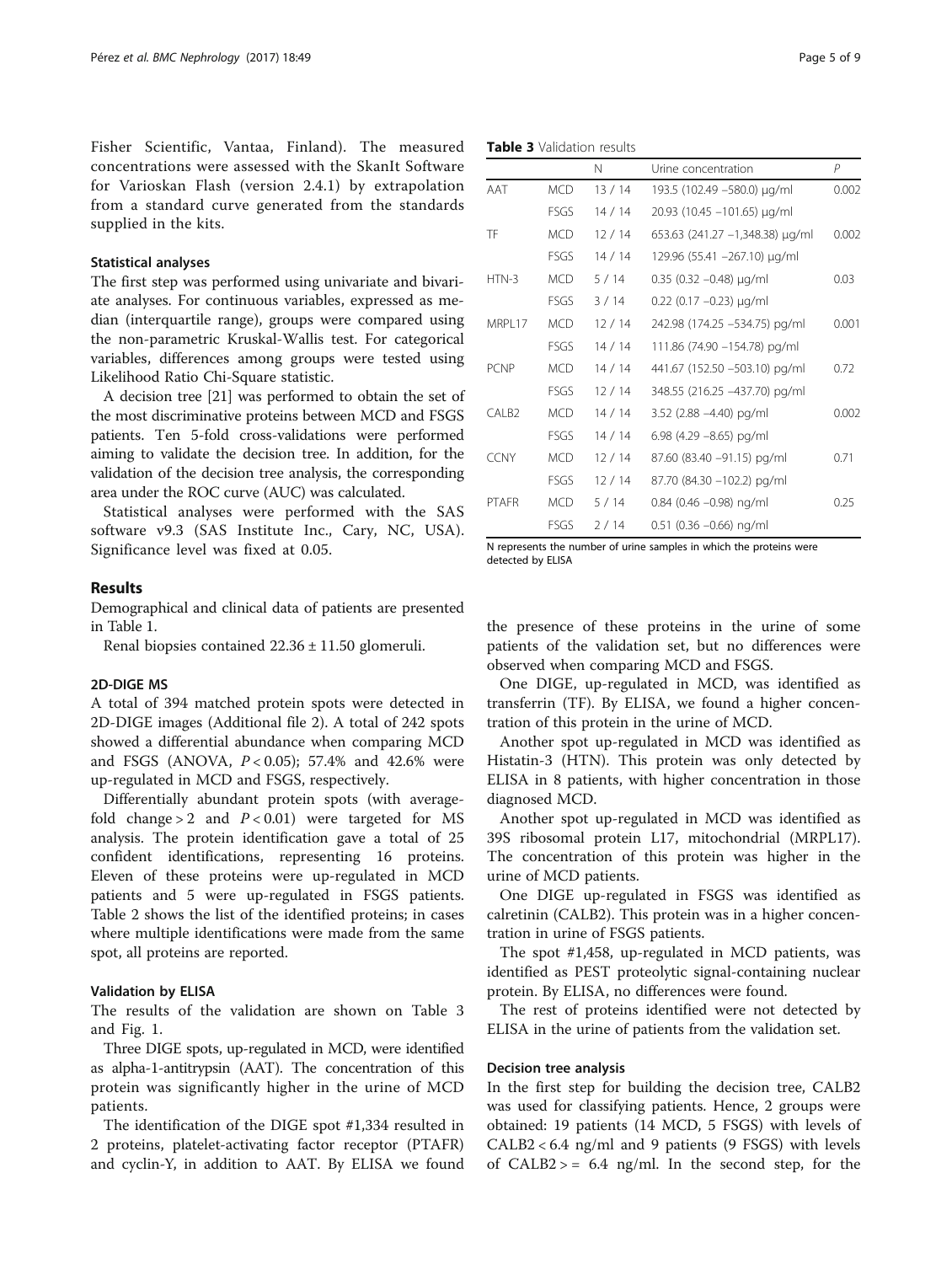<span id="page-5-0"></span>

group who had levels of CALB2 < 6.4 ng/ml, the best partition was using the value of MRPL17 > = 139.29 pg/ ml. To conclude, a final partition was defined by the detection of HTN, in the group who had levels of CALB2 < 6.4 ng/ml and MRPL17 < 139.29 pg/ml.

Accordingly, 4 groups of patients were obtained (Fig. [2\)](#page-6-0). Group 1 included 9 patients, all of them FSGS with levels of CALB2 > = 6.4 ng/ml; Group 2 included 11 patients (10 MCD, 1 FSGS) with levels of CALB2 < 6.4 ng/ml and MRPL17 > = 139.29 pg/ml. Moreover,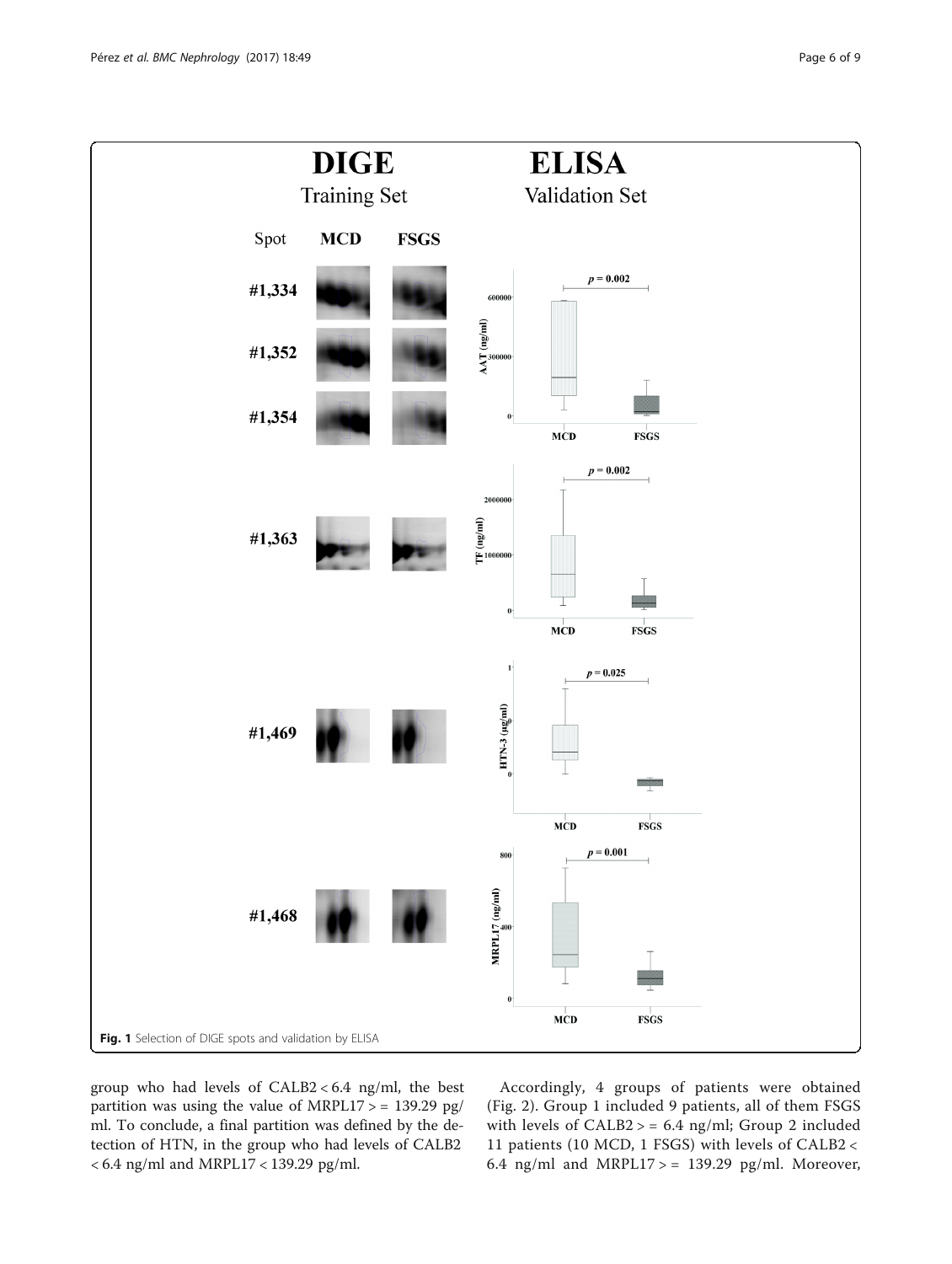<span id="page-6-0"></span>

these patients showed high levels of AAT, TF, HTN and PTAFR; Group 3 included 2 FSGS patients with levels of CALB2 < 6.4 ng/ml, levels of MRPL17 < 139.29 pg/ml and detection of HTN; Group 4 included 6 patients (4 MCD, 2 FSGS) with levels of CALB2 < 6.4 ng/ml, levels of MRPL17 < 139.29 pg/ml and no detection of HTN. Groups 2 and 4 were mainly composed of MCD patients, and Groups 1 and 3 included only FSGS patients. Therefore, the predicted-MCD patients were those in Groups 2 and 4, and the predicted-FSGS patients were those in Groups 1 and 3. All MCD patients were classified as predicted-MCD, while 78.6% of FSGS were correctly predicted.

From the validation analysis, the AUC was 0.89 and 95% Confidence Interval = [0.78, 1].

## Discussion

We included a highly selected group of patients with clinical and histological diagnosis of MCD and FSGS. The diagnosis of FSGS is established by the finding of at least a single abnormal glomerulus and it has been stated that the probability of misdiagnosis is statistically relevant when fewer than eight glomeruli are found in biopsy samples [[8\]](#page-8-0). In our study, all tissue samples contained more than eight glomeruli. Moreover, we can state that all patients were correctly classified, as those diagnosed MCD achieved a complete remission, without any relapse for at least two years.

In recent years, several research groups have proposed different urinary biomarkers to differentiate between these glomerular diseases, such as CD80 and TGFβ [\[22, 23](#page-8-0)], but there is not enough evidence to use them in clinical practice. These candidate biomarkers need further validation and in a larger cohort.

Of our results, we consider highly interesting the finding of a set of proteins whose concentration in urine was different between these glomerular diseases. With some of these proteins, named calretinin, histatin-3 and

39S ribosomal protein L17, we built a decision tree capable to predict patient's pathology.

These results were obtained after conducting a proteomic study. Beside direct analysis of renal tissue, urinary proteome study has potential value in the noneinvasive diagnosis of kidney diseases diagnosis. We focused on MCD and FSGS in which the histological study may be similar and lead to an erroneous diagnosis. Consequently, our results may be useful to clinicians to confirm the diagnosis and thereby avoid unnecessary or inadequate treatments.

The comparison of the urinary proteome of MCD and FSGS patients was achieved by 2D-DIGE, resulting in 16 proteins as possible biomarkers. Various proteins were identified in different spots, and numerous spots contained more than one protein, making it difficult to attribute abundance changes to a specific protein. For that reason, the results obtained by 2D-DIGE were validated by independent ELISA analyses.

Various DIGE spots that were up-regulated in MCD were identified as AAT. By ELISA we corroborated that this protein was in a higher concentration in the urine of MCD patients. AAT is a 52-kDa glycoprotein and the most abundant circulating serine protease inhibitor of a broad range of proteases, mainly against neutrophil elastase. AAT protects tissues from enzymes released from cells when they are injured and inflamed. Other functions of AAT have been suggested, such as modulating immunity, inflammation and apoptosis [\[24](#page-8-0), [25\]](#page-8-0). AAT is mainly synthesized in the liver and to a lesser extent by a variety of extra-hepatic tissues, such as renal tubular epithelial cells. Several studies have revealed that AAT protects the kidney by anti-apoptotic and anti-inflammatory routes in renal ischemic/reperfusion injury and it has been proposed as a biomarker for acute kidney injury (AKI) [\[26](#page-8-0)–[28\]](#page-8-0). Since AKI can be due to a glomerular injury, we paid attention at the renal function of our patients and observed that there were no differences in serum creatinine levels between MCD and FSGS.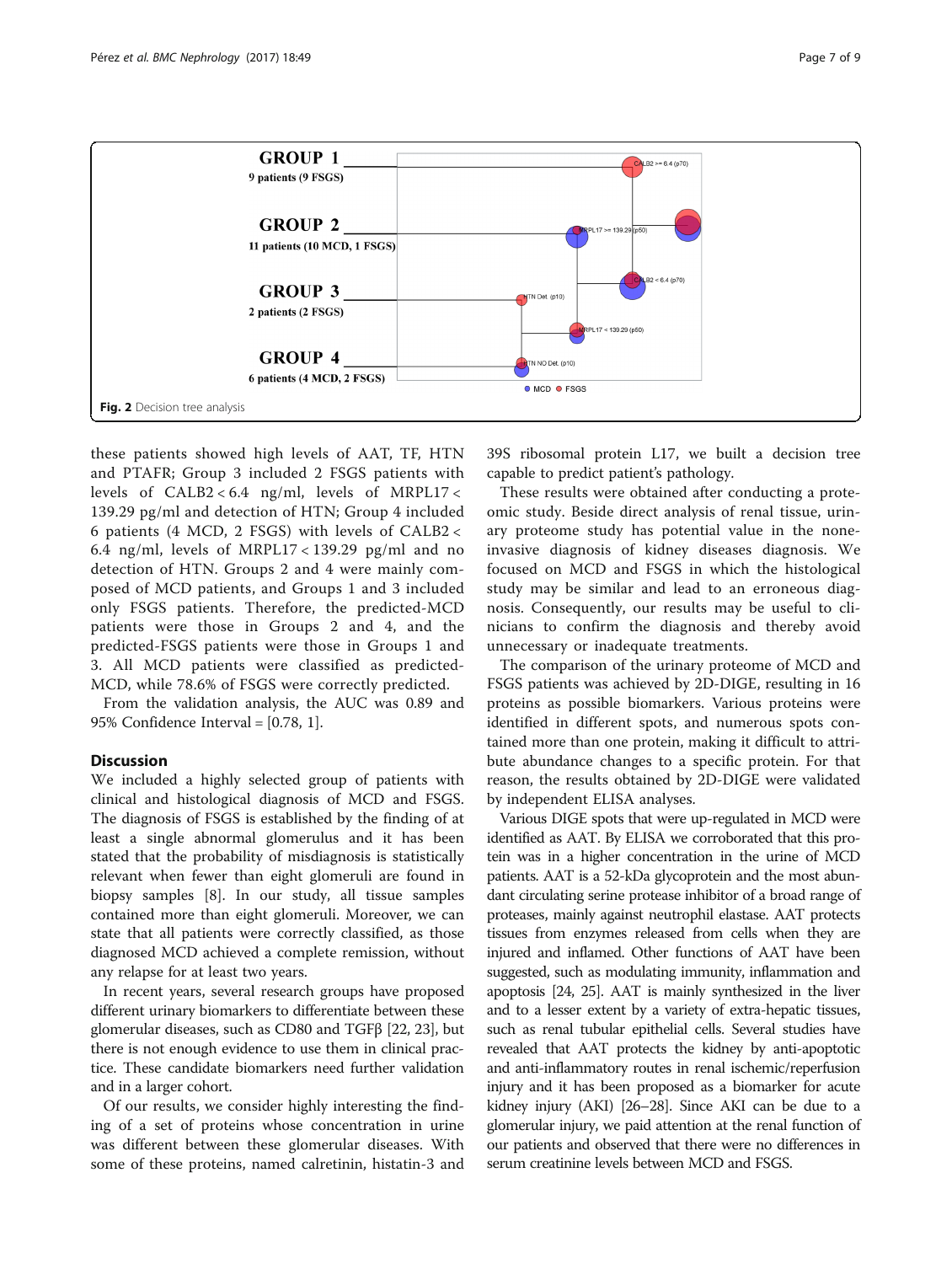<span id="page-7-0"></span>Other studies have described a high presence of AAT in the urine of patients with nephrotic syndrome, and a practical absence in the urine of healthy subjects [[29, 30](#page-8-0)]. In agreement, in a previous study, by analyzing the urinary peptidome, we found one peptide, identified as AAT, that showed a higher intensity in MCD compared with FSGS [[31\]](#page-8-0).

The present study also revealed higher levels of TF in MCD. Urinary TF results from abnormal permeability of the glomerular basement membrane, and it has been suggested to be a marker for early stages of glomerular diseases. Increased urinary TF excretion has been suggested to precede the development of microalbuminuria in glomerular diseases [\[32\]](#page-8-0). Other studies have found that urinary TF may predict the severity of mesangial cellularity and glomerulosclerosis in the early stages of glomerular diseases [[33\]](#page-8-0).

MRPL17 is a protein encoded by nuclear genes and helps in protein synthesis within the mitochondrion. To our knowledge, there are no studies relating this protein with kidney diseases.

We identified CALB2 as another possible candidate biomarker capable of differentiating MCD from FSGS. CALB2, a 29 kDa calcium-binding protein belonging to the troponin C superfamily, is predominantly expressed in specific neurons of the central and peripheral nervous system. This protein is involved in diverse cellular functions including intracellular calcium buffering, messenger targeting, and the modulation of neuronal excitability. CALB2 has been proposed as a diagnostic marker for some human diseases, including Hirschsprung disease and some cancers, such as mesothelioma and lung tumours [[34](#page-8-0)–[36\]](#page-8-0).

#### Conclusions

In conclusion, given the difficulty in differentiating, in some cases, between MCD and FSGS by evaluation of renal biopsies, it becomes necessary to search for diagnostic biomarkers. In this study, we built a decision tree which seems a good tool for predicting patient's pathology when there are doubts if it is MCD or FSGS, although future efforts must be made to include more patients and to evaluate its effectiveness.

## Additional files

[Additional file 1:](dx.doi.org/10.1186/s12882-017-0452-6) (Table) List of commercially available ELISA kits used to validate proteins identified by peptide mass fingerprinting. (PDF 7 kb)

[Additional file 2:](dx.doi.org/10.1186/s12882-017-0452-6) (Figure) Image of a preparatory 2D-PAGE gel used to pick spots. (JPG 1318 kb)

#### Abbreviations

2D-DIGE: Two-dimensional differential gel electrophoresis; 2D-PAGE: Twodimensional polyacrylamide gel electrophoresis; AAT: Alpha-1-antitrypsin; AKI: Acute kidney injury; AUC: Area under the ROC curve; CALB2: Calretinin; ELISA: Enzyme-linked immunosorbent assay; FSGS: Focal segmental glomerulosclerosis; HTN: Histatin-3; IEF: Isoelectric focusing; MALDI-TOF: Matrix-assisted laser desorption/ionization time of flight; MCD: minimal change disease; MRPL17: 39S ribosomal protein L17, mitochondrial; MS: Mass spectrometry; PTAF: Platelet-activating factor receptor; TF: Transferrin

#### Acknowledgements

2D-DIGE and MS analyses were carried out in the Proteomics facility from UAB, a member of the ProteoRed-ISCIII network.

#### Funding

This work was supported by grants from the Fondo de Investigación Sanitaria and the Instituto de Salud Carlos III (PI13/00895 and ISCIII-RETICS REDinREN RD06/0016) from Spain. The funders had no role in study design, data collection and analysis, decision to publish, or preparation of the manuscript.

#### Availability of data and materials

The datasets analyzed during the current study available from the corresponding author on reasonable request.

#### Authors' contributions

VP and RR conceived and designed the study. DL, MI, JB and RR carried out the histological study of renal biopsies. VP and MI carried out the collection of samples. VP performed laboratory experiments. VP, DL, JB and RR analyzed data. VP, EB and AE performed the statistical analyses. VP drafted the manuscript and. DL, EB, MI, AE, JB and RR revised it critically for important intellectual content.

All authors gave their final approval of the manuscript to be published and accepted accountability for the overall work by ensuring that questions pertaining to the accuracy or integrity of any portion of the work were appropriately investigated and resolved.

#### Competing interests

The authors declare that they have no competing interests.

#### Consent for publication

Not applicable.

#### Ethics approval and consent to participate

The Research Ethics Committee of the Germans Trias i Pujol Hospital (CEI HUGTiP) approved the study protocol and all patients gave their written informed consent to participate.

#### Author details

<sup>1</sup> Laboratory of Experimental Nephrology, Institut d'Investigació en Ciències de la Salut Germans Trias i Pujol, Universitat Autònoma de Barcelona, Badalona, Spain. <sup>2</sup>Department of Nephrology, Hospital Universitari Germans Trias i Pujol, Universitat Autònoma de Barcelona, Carretera del Canyet s/n, ES-08916 Badalona, Barcelona, Spain. <sup>3</sup>Department of Pathology, Hospital Universitari Germans Trias i Pujol, Universitat Autònoma de Barcelona, Badalona, Spain. <sup>4</sup> Applied Statistics Service, Universitat Autònoma de Barcelona, Bellaterra, Spain. <sup>5</sup>Department of Medicine, Universitat Autònoma de Barcelona, Badalona, Spain.

#### Received: 20 September 2016 Accepted: 16 January 2017 Published online: 03 February 2017

#### References

- 1. Braden GL, Mulhern JG, O'Shea MH, Nash SV, Ucci AA, Germain MJ. Changing incidence of glomerular diseases in adults. Am J Kidney Dis Off J Natl Kidney Found. 2000;35:878–83.
- 2. McGrogan A, Franssen CFM, de Vries CS. The incidence of primary glomerulonephritis worldwide: a systematic review of the literature. Nephrol Dial Transplant. 2011;26:414–30.
- 3. Corapi KM, Chen JLT, Balk EM, Gordon CE. Bleeding complications of native kidney biopsy: a systematic review and meta-analysis. Am. J. Kidney Dis. Off. J Natl Kidney Found. 2012;60:62–73.
- 4. Eiro M, Katoh T, Watanabe T. Risk factors for bleeding complications in percutaneous renal biopsy. Clin Exp Nephrol. 2005;9:40–5.
- 5. Madaio MP. Renal biopsy. Kidney Int. 1990;38:529–43.